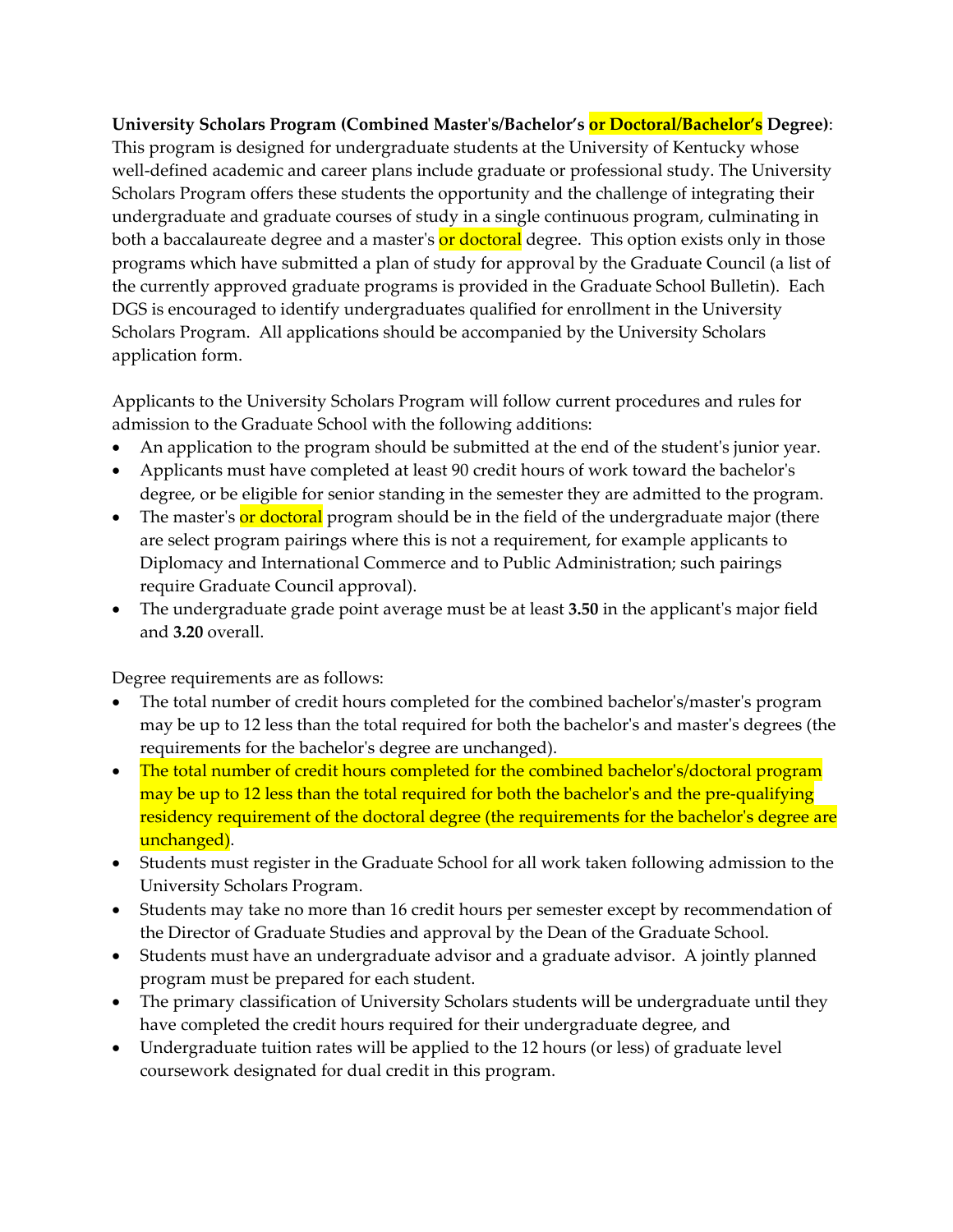## **University of Kentucky Senate Admissions and Academic Standards Committee**

From: Senate Admissions and Academic Standards Committee (Joe Sottile (Chair), Ken Calvert, Raphael Finkel, Lee Ann Jung, Peggy Piascik, Suzanne Segerstrom, Glenn Telling)

To: Sheila Brothers, Office of the Senate Council

Date: May 22, 2008

The following proposal has been reviewed by the University Senate Admissions and Academic Standards Committee:

## **Expand University Scholars Program to Doctoral Candidates**

(Submitted by the Graduate School)

This proposal recommends that the University Scholars Program be expanded to include doctoral candidates. One member of the committee expressed that it might be difficult to establish research capability suitable for a doctoral program at the end of a student's junior year (which is the anticipated time of application into the University Scholars Program). However, the majority of the committee agreed that the individual departments would be able to make this determination before accepting a student into the proposed program.

However, specific language for this proposal needs to be developed to address qualifications, e.g., minimum credit hours completed by the student to be eligible, minimum cumulative and major grade point average, and total hours for the combined program. It is believed that the language could be very similar to the language used for the University Scholars Program at the bachelor's/master's level described on pages 28 and 29 of the Graduate Bulletin.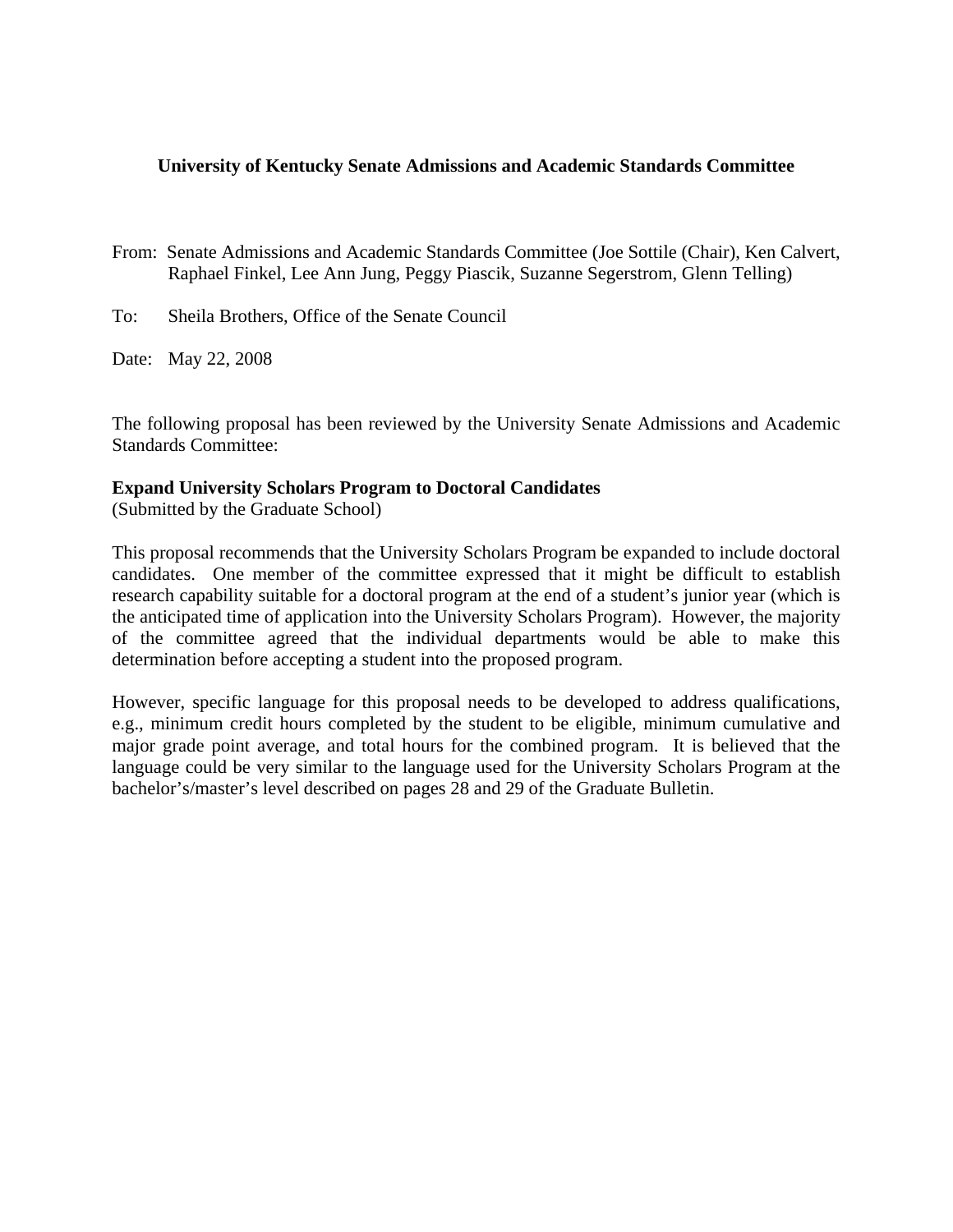

#### The Graduate School

Gillis Building Lexington, KY 40506-0033  $(859)$  257-4613 Fax: (859) 323-1928 www.research.uky.edu/gs/

Kaveh Tagavi To: University Senate Council

From: Jeannine Blackwell, Dean<br>The Graduate School

Date: January 19, 2007

 $\label{eq:2.1} \mathcal{L}(\mathcal{L}) = \mathcal{L}(\mathcal{L}) \mathcal{L}(\mathcal{L})$ 

 $\mathcal{L}_{\mathcal{A}}$ 

At its meeting on January 18, 2007 the Graduate Council approved the proposal to expand the University Scholars program to Doctoral Candidates.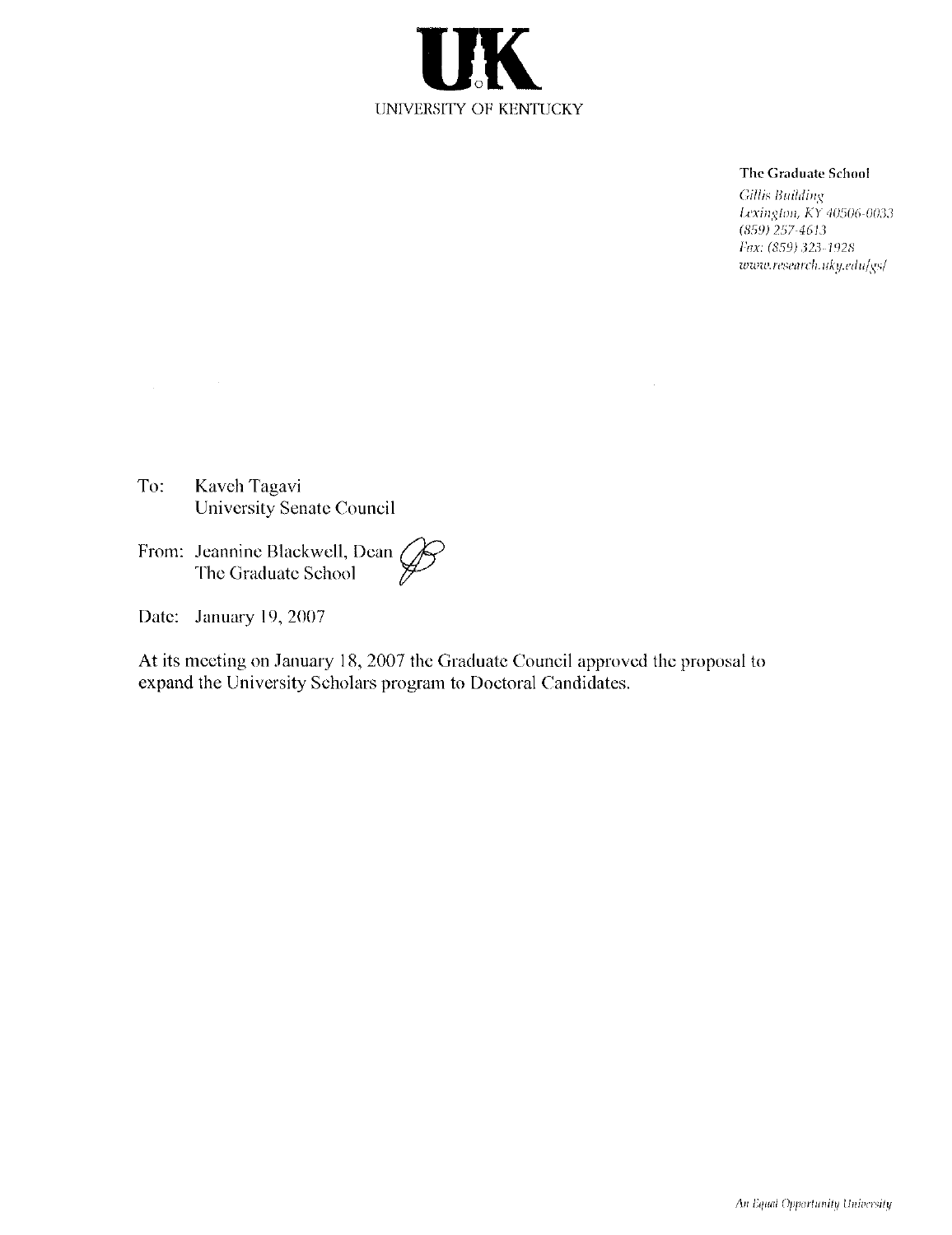## Rationale:

We propose a mechanism for a fast-track integrated baccalaureate-to-doctorate program. This applies the principles of the current University Scholars program (baccalaureate to master's) to the doctorate as well. This proposal is aimed at providing some programs with a new tool for recruitment of doctoral students. This program is for the limited number of doctoral programs which recruit from their own best undergraduates, and which admit directly into the doctoral program. For those students whose careers will best be served by continuing studies at UK, for those who are high‐achieving students, but geographically bound to the Lexington area, this program may be one more tool among many that graduate programs may use to enhance doctoral productivity. It is intended for those unique students who are so advanced that they are already taking graduate courses as undergraduates and whom the program wishes to recruit into its own doctoral program.

This program is analogous to the "B.S to M.D."

Jeannine Blackwell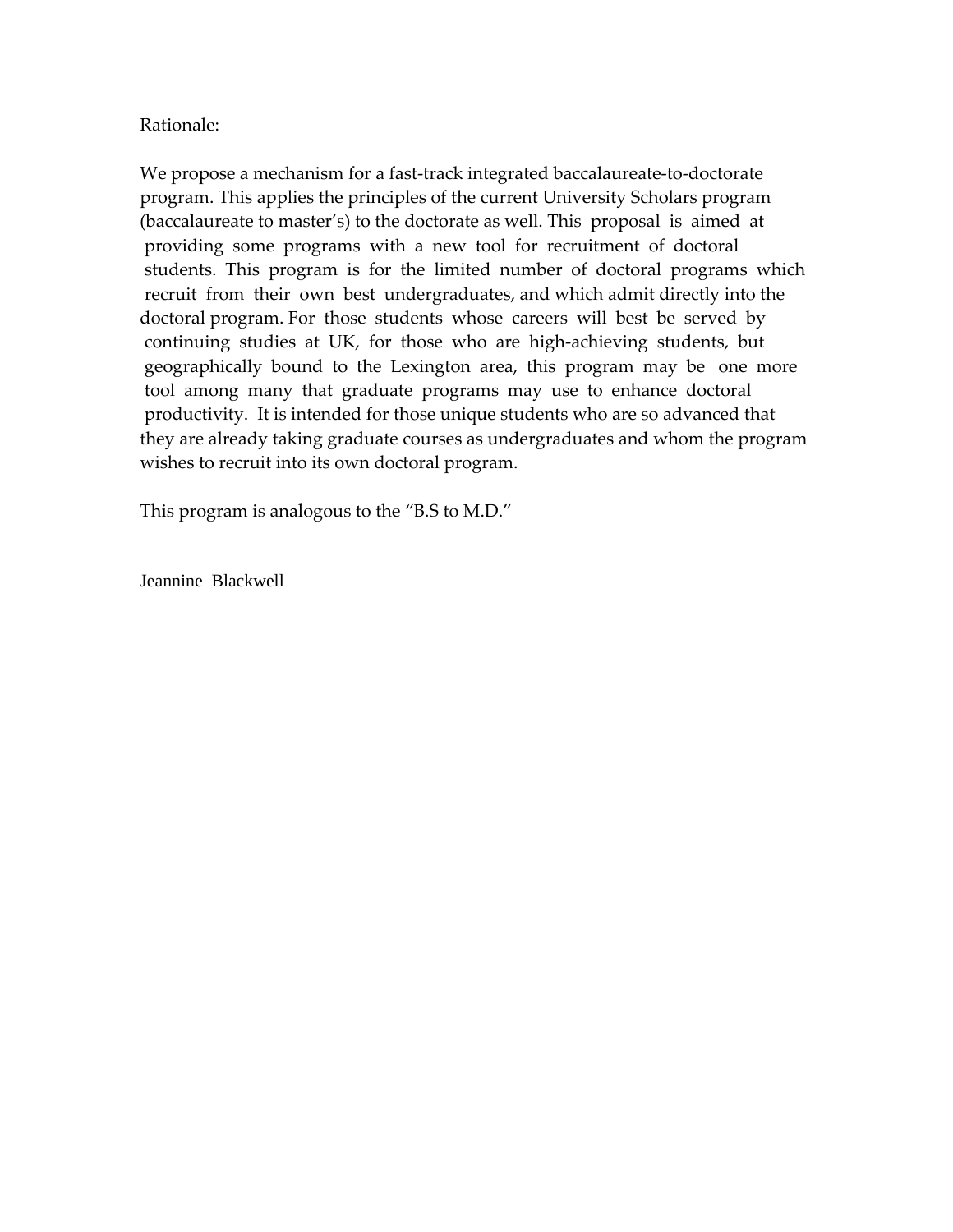

**The Graduate School** *Ezra Gillis Bldg Lexington KY 40506-0033 Fax: (859) 323-1928 www.research.uky.edu/gs/* 

This proposal is aimed at providing some programs with a new tool for recruitment of doctoral students. This program is for the limited number of doctoral programs which recruit from their own best undergraduates. I have polled Directors of Graduate Studies, asking them to consult their program faculty members about it. Many doctoral programs were extremely positive; some felt it would not be helpful.

It will not be applicable in every program, especially those with a lock‐step, full‐ time curriculum. Moreover, some disciplines have the expectation that students will attend different universities for graduate and undergraduate studies. The program faculty and advisors should be the ones to determine how best to advise students about continuation in graduate studies.

For those students whose careers will best be served by continuing studies at UK, for those who are high‐achieving students, but geographically bound to the Lexington area, this program may be an answer. It is one more tool among many that graduate programs may use to enhance doctoral productivity.

Jeannine Blackwell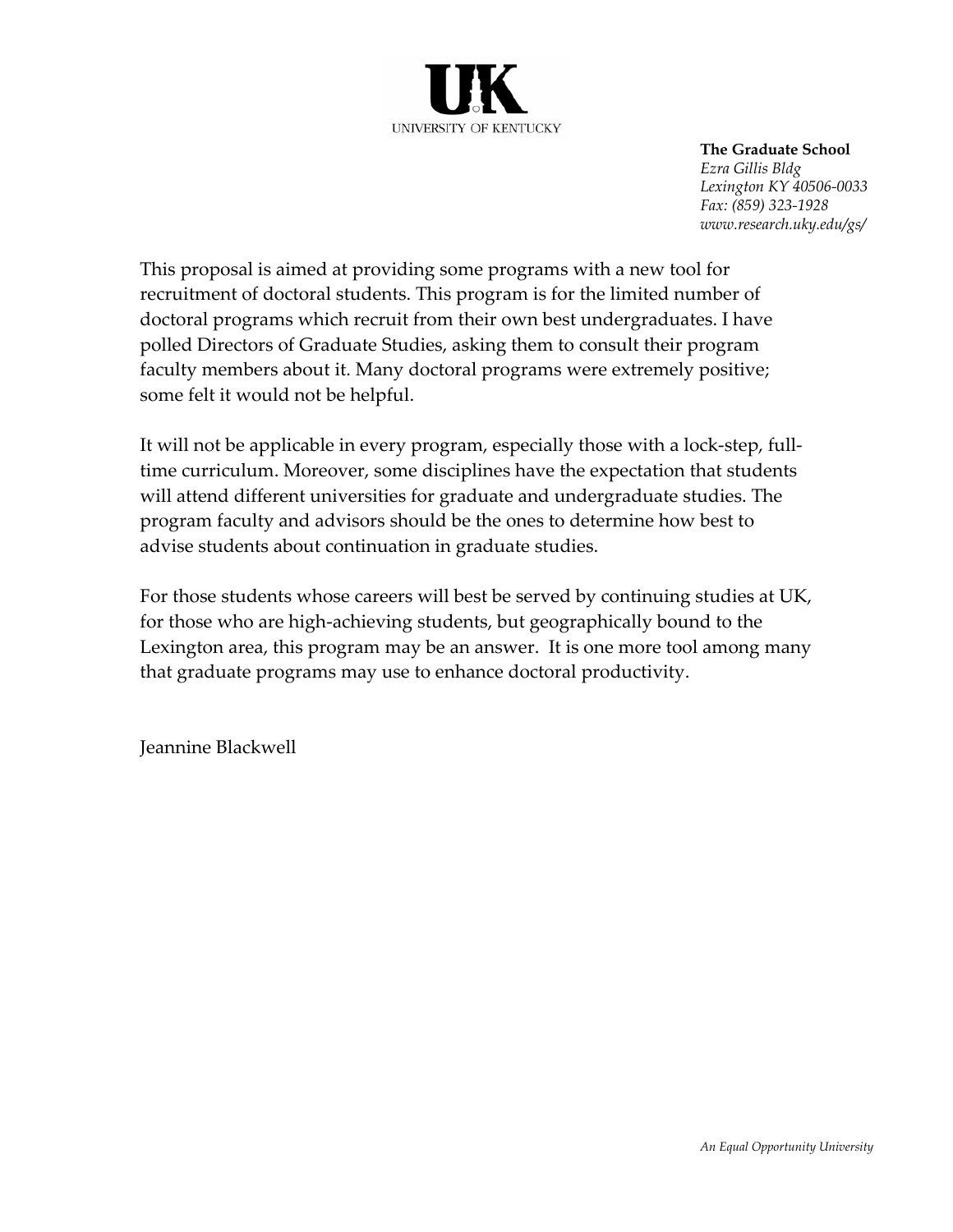# **DRAFT** P**roposal to Expand the University Scholars Program to Doctoral Candidates**

The current University Scholars Program provides an opportunity for the very best and brightest students to significantly reduce the time required to complete an undergraduate degree and a masterʹs degree at the University of Kentucky. This is accomplished by allowing scholars to apply up to 12 hours of graduate coursework toward both degrees. Admission to this program is highly selective. Students must have senior standing (completed a minimum of 90 undergraduate credit hours), have a GPA of 3.50 or better in their major and an overall GPA of at least 3.20. Program participation in the University Scholars Program is voluntary, dependent on a vote of the Graduate Faculty in the program and in coordination with requirements of accreditation agencies in the discipline. Currently, 25 master's programs participate.

The Provost has approved a proposal to remove financial disincentives of the current program. This goes into effect in Fall 2007. Specifically, we are recommending that:

- the primary classification of University Scholars students should be undergraduate until they have completed the credit hours required for their undergraduate degree. As a result, students will retain eligibility for federal tuition assistance and private loans until the undergraduate degree is awarded.
- undergraduate tuition rates will be applied to the 12 hours (or less) of graduate level coursework designated for dual credit in this program.

We now propose that students who are admitted directly into doctoral programs from the baccalaureate level and who meet the criteria specified above should also be eligible to become University Scholars.

This model will be based on the currently existing program with University Scholars being eligible to apply up to 12 hours of graduate coursework toward both the undergraduate degree and the pre‐qualifying residency requirements of the doctoral degree. The Graduate Faculty in the program may limit the number of hours, designate specific courses and sequences, and limit the criteria for admission beyond the minimum requirements of the Graduate School. Decisions on admissions are made by the Graduate Faculty in the program.

Please note that students classified as undergraduates may not receive graduate‐level funding such as assistantships.

Given the current first year, pre‐Qualifying residency requirement for the doctorate, which calls for completion of 18 hours of graduate work at the University of Kentucky,